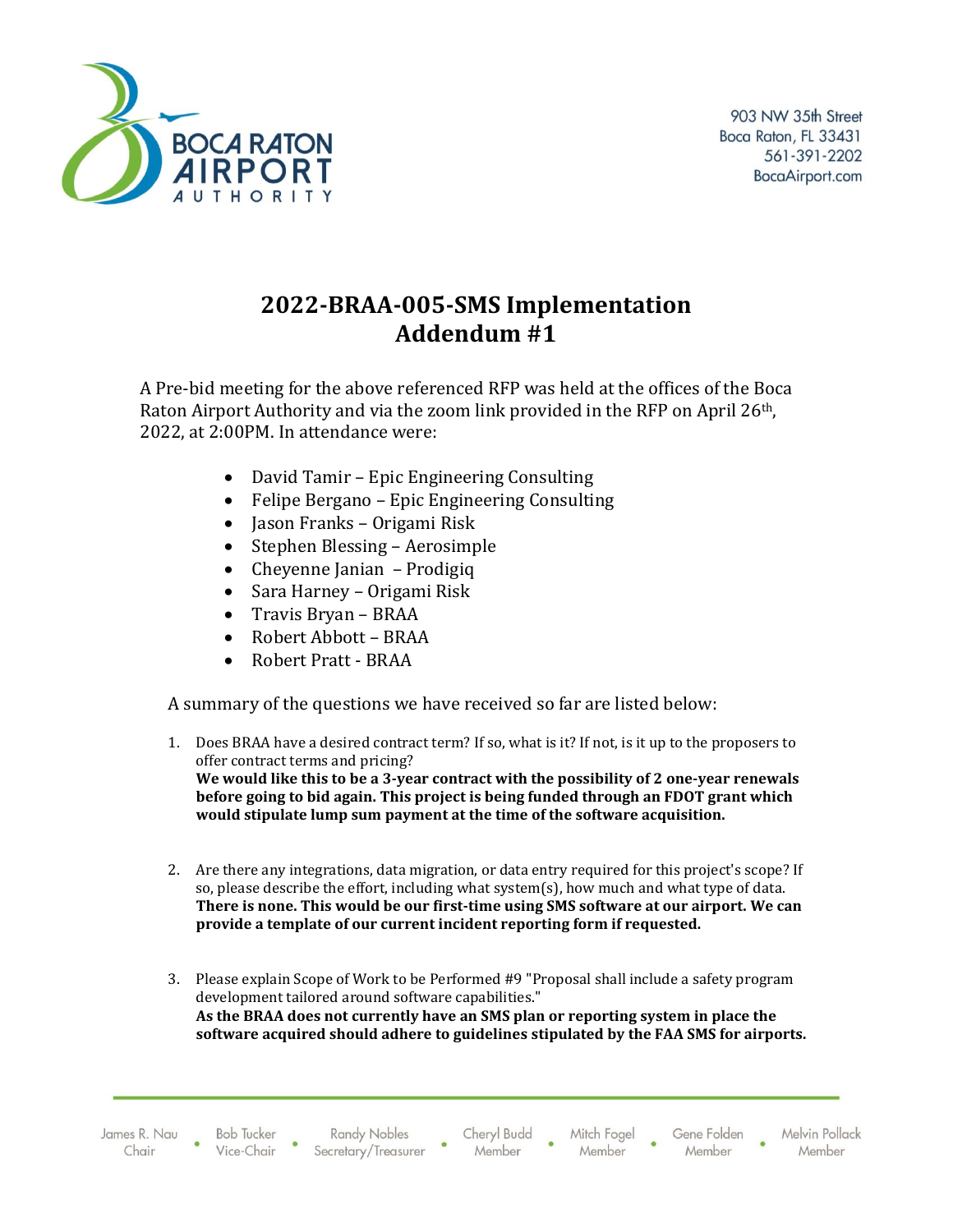4. How much has BRAA budgeted for this opportunity? Does this amount cover the initial set up and ongoing maintenance cost? If so, how many years of ongoing maintenance does it cover?

**The grant funding of approximately \$200k for this project will cover the initial setup costs and based on the bid amount, ongoing maintenance costs for the first few years. Once grant funds have been exhausted, further maintenance and subscription fees will be added to our annual budget.**

- 5. Can companies from Outside USA can apply for this? **Companies from any country can bid if there will be support available during our work hours (Monday – Friday 08:00am – 4:30PM EST) and a reasonable response time for service can be maintained and payment easily made in USD.**
- 6. Is the pre-bid mandatory in person? **A zoom link has been provided for the Pre-Bid meeting. Future meetings with the selected bidder can be held virtually.**
- 7. Can we submit the proposals via email? **Proposals must be submitted to the Boca Raton Airport Authority administration building located at 903 NW 35th St, Boca Raton, FL, 33431 in written form no later than the deadline date of May 17th, 2022. Electronic proposals will not be accepted.**
- 8. Can you please provide the number of users anticipated to use the selected solution and provide some insights into the types of users anticipated by the Authority? For example, 5 need access to everything, 2 are just running reports/viewing content, etc. **We are anticipating between 5 – 7 admin accounts. We would like it to include a portal that syncs to our website and allows for public or tenant reporting. How that is accomplished is up to the prospective bidder**
- 9. What system does the Authority use today for Safety Management? **We currently do not use any company for Safety Management. We use iAuditor for basic airfield inspections and incident reporting through self-created forms.**
- 10. Where does historical safety data reside today? Does it need to be converted to the selected solution? If yes, can you please provide insights into the type of data, volume of data and where it resides today. **Historical data in the form of incident reports and wildlife strike reports are currently saved via PDF form within BRAA servers. Additionally historical wildlife strike reports are saved via the FAA Wildlife Strike Database.**
- 11. Approximately how many new incidents/accidents are reported each year?

**It is hard to say as the volume varies year to year. Currently we catalog aircraft incidents and vehicular incidents on the order approx. 20 per year. We expect with a** 

**Bob Tucker** Vice-Chair

**Randy Nobles** Secretary/Treasurer Cheryl Budd Mitch Fogel Member

Member

Gene Folden Member

Melvin Pollack Member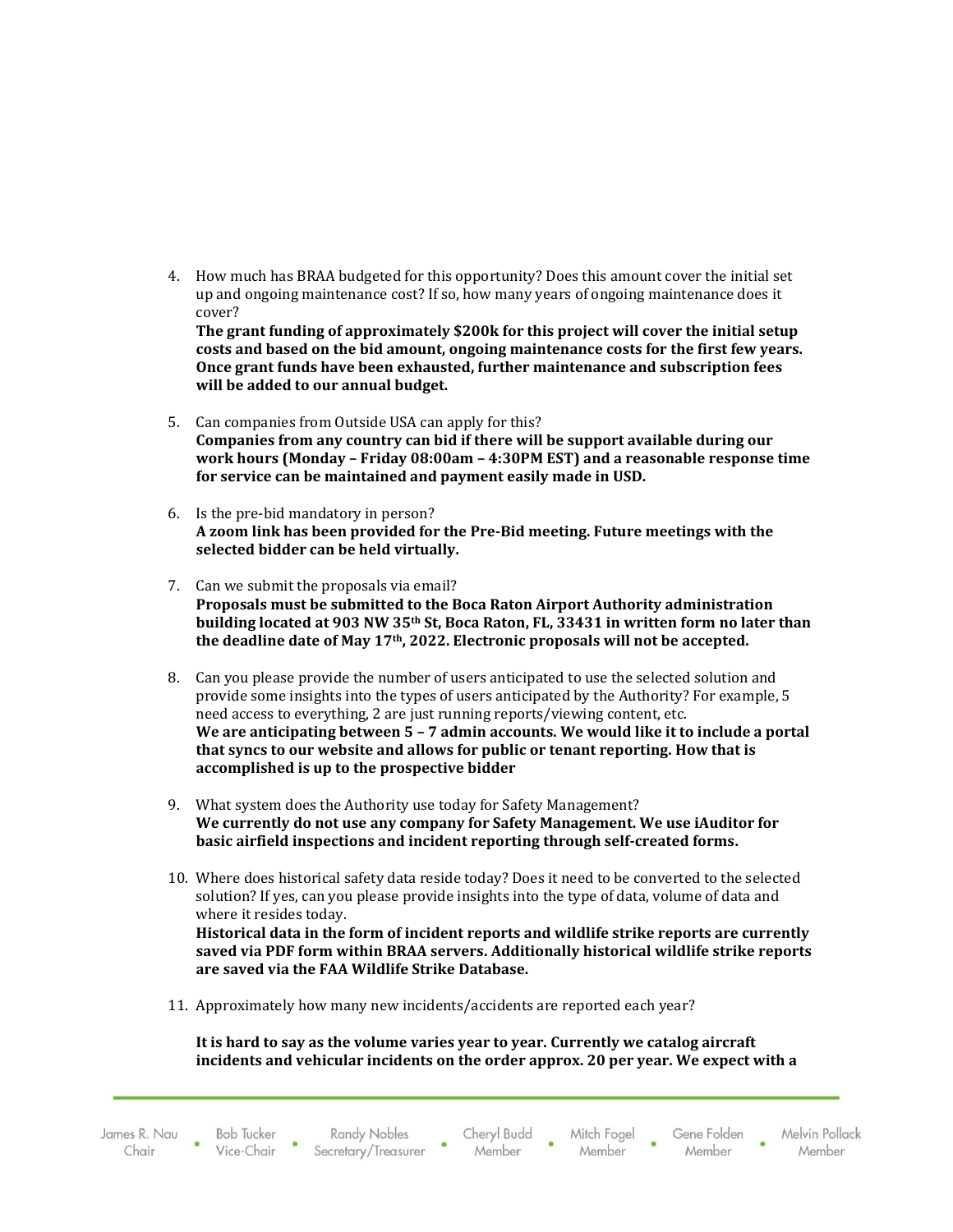## **portal available to the general public this will exponentially increase our number of reported incidents.**

- 12. Can you please provide some insights as to post incident/accident do you envision using the system for root cause analysis, corrective actions and other investigations? Do you have a preferred root-cause analysis process (5 Whys, Fishbone, etc.)? **We currently do not utilize any root cause analysis processes. If the software has this type of reporting output, we will consider using any method compatible.**
- 13. Are there any forms/letters/documents you envision the system producing for you through mail-merge? Can you please provide some insights on to any forms/letters/regulatory forms needed and which forms? **We are open to any standardized reporting output and do not currently have mail-**
- **merge capabilities.**  14. Do you need the system to produce your OSHA Logs?
- **We do not currently produce OSHA logs however if that is a capability of the system, we would like to incorporate it.**
- 15. For accidents/claims do you need those sent to a Third-Party Administrator (TPA), Insurance Carrier or otherwise? Is the subsequent claims management outside the scope of the needed solution as this is Safety Management only? If needed, if you can please provide some details as to who handles your claims and whether this solution will feed them first reports of injury/accident/illnesses.

**We do not currently send anything to Third-Party Administrators unless requested to do so. We are subject to Florida Sunshine public records law and are required to produce any records formally requested outside of security sensitive items.** 

16. Are there any needed interfaces with other systems at the Authority or the Authority's vendors? If you can please identify what data would need to be imported/exported to or from other systems.

**We do not currently utilize any systems that interface with vendors other than standard Windows type format or iOS systems.**

- 17. Given the relatively tight timeline between questions being due from potential bidders on 5/3/22 to the due date with a physical hard copy proposal on 5/17/22, can you please identify the date that it is anticipated for answers to be posted via addendum so we can plan accordingly and allow time for including in proposals? **Addendum #1 will be posted on 4/27/22. Any questions received will be posted on the final day for receipt of RFI's.**
- 18. Can you please confirm there is no bond requirements on this solicitation?

## **There is no bond requirement for this RFP as it is a purchase.**